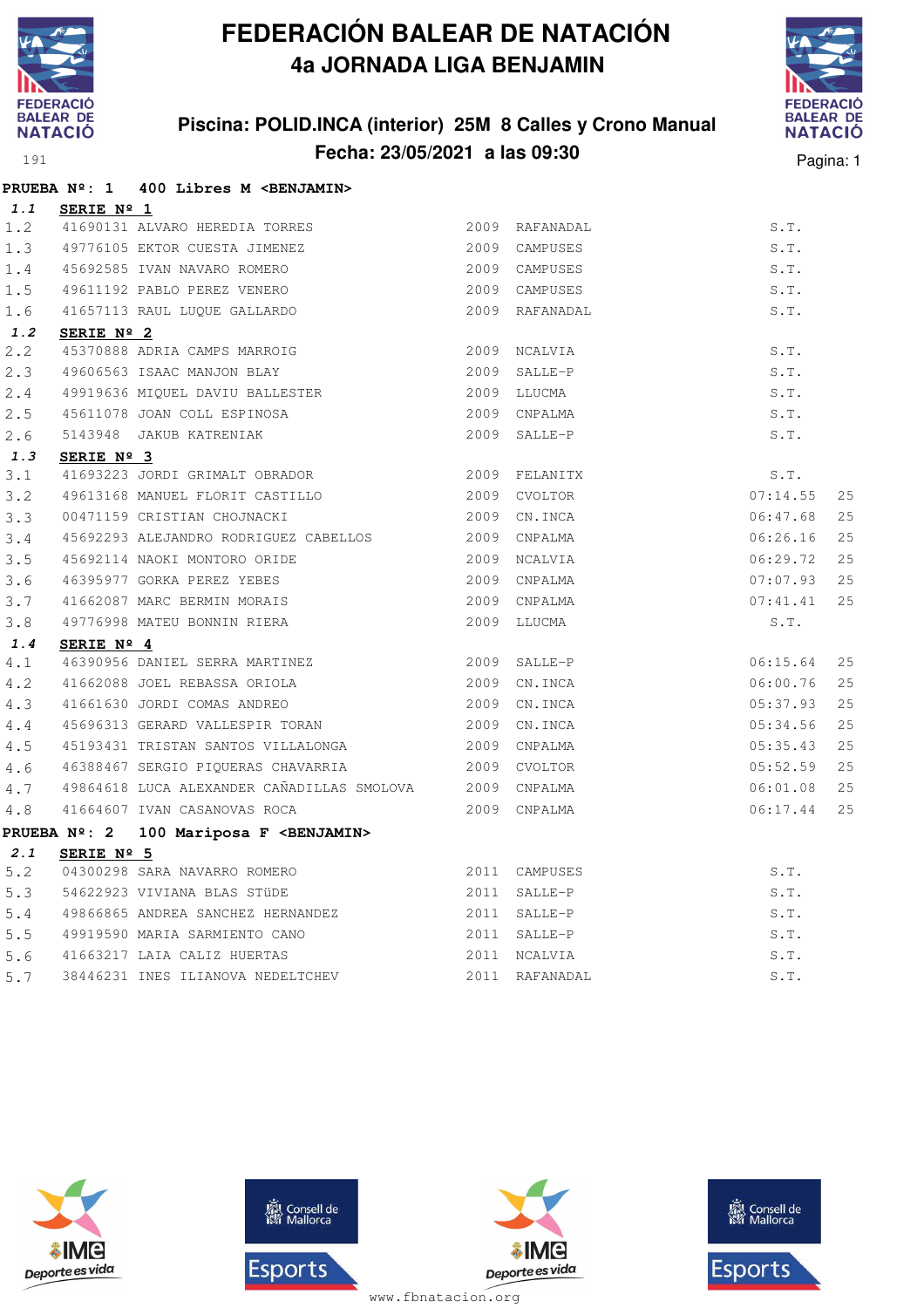

### **Piscina: POLID.INCA (interior) 25M 8 Calles y Crono Manual Fecha: 23/05/2021 a las 09:30** Pagina: 2



|      |                | PRUEBA Nº: 2 100 Mariposa F <benjamin></benjamin>         |      |               |      |
|------|----------------|-----------------------------------------------------------|------|---------------|------|
|      | 2.2 SERIE Nº 6 |                                                           |      |               |      |
| 6.2  |                | 41662624 PAULA ENRIQUE ALORDA                             |      | 2011 SALLE-P  | S.T. |
| 6.3  |                | 41697917 MARTA GOMEZ RIERA                                |      | 2011 MASTBAL  | S.T. |
| 6.4  |                | 20551190 MALENA CANET PONS                                |      | 2011 CN.INCA  | S.T. |
| 6.5  |                | 41662188 SARA COLINO ALONSO                               |      | 2011 MASTBAL  | S.T. |
| 6.6  |                | 49611713 LUCIA SANCHEZ PORCEL                             |      | 2011 MASTBAL  | S.T. |
| 6.7  |                | 49610559 LOURDES RUIZ FERRER                              |      | 2011 SALLE-P  | S.T. |
| 2.3  | SERIE Nº 7     |                                                           |      |               |      |
| 7.1  |                | 49865081 LIMINA AMENGUAL GARAU 62011 CNPALMA              |      |               | S.T. |
| 7.2  |                | 41662210 ARIADNA ROSSELLO BRUGAROLAS                      |      | 2011 CNPALMA  | S.T. |
| 7.3  |                | 49607336 AINA MAS GARI                                    |      | 2011 LLUCMA   | S.T. |
| 7.4  |                | 41692725 PAULA ALVARIÑO TOMAS                             |      | 2011 FELANITX | S.T. |
| 7.5  |                | 41692898 MARTA MAIMO FUSTER                               |      | 2011 FELANITX | S.T. |
| 7.6  |                | 49771065 AINA MORAGUES CARDELL                            |      | 2011 LLUCMA   | S.T. |
| 7.7  |                | 49612169 JULIA POCOVI FONTIRROIG 2011 CNPALMA             |      |               | S.T. |
| 7.8  |                | 46396883 DANIELA BLAS HERNANDEZ 2011 CVOLTOR              |      |               | S.T. |
|      |                | PRUEBA Nº: 3 200 Espalda M <benjamin></benjamin>          |      |               |      |
| 3.1  | SERIE Nº 8     |                                                           |      |               |      |
| 8.1  |                | 49776105 EKTOR CUESTA JIMENEZ                             |      | 2009 CAMPUSES | S.T. |
| 8.2  |                | 45692585 IVAN NAVARO ROMERO                               |      | 2009 CAMPUSES | S.T. |
| 8.3  |                |                                                           | 2009 | SALLE-P       | S.T. |
| 8.4  |                | 5143948 JAKUB KATRENIAK<br>46390956 DANIEL SERRA MARTINEZ |      | 2009 SALLE-P  | S.T. |
| 8.5  |                | 49606563 ISAAC MANJON BLAY                                |      | 2009 SALLE-P  | S.T. |
| 8.6  |                | 45692114 NAOKI MONTORO ORIDE                              | 2009 | NCALVIA       | S.T. |
| 8.7  |                | 49611192 PABLO PEREZ VENERO                               |      | 2009 CAMPUSES | S.T. |
| 3.2  | SERIE Nº 9     |                                                           |      |               |      |
| 9.1  |                | 41662088 JOEL REBASSA ORIOLA                              |      | 2009 CN.INCA  | S.T. |
| 9.2  |                | 00471159 CRISTIAN CHOJNACKI                               | 2009 | CN.INCA       | S.T. |
| 9.3  |                | 49613168 MANUEL FLORIT CASTILLO 2009                      |      | CVOLTOR       | S.T. |
| 9.4  |                | 41662087 MARC BERMIN MORAIS                               |      | 2009 CNPALMA  | S.T. |
| 9.5  |                | 49864618 LUCA ALEXANDER CAÑADILLAS SMOLOVA 2009 CNPALMA   |      |               | S.T. |
| 9.6  |                | 46388467 SERGIO PIQUERAS CHAVARRIA 2009 CVOLTOR           |      |               | S.T. |
|      |                | 9.7 41661630 JORDI COMAS ANDREO 2009 CN.INCA              |      |               | S.T. |
| 9.8  |                | 45696313 GERARD VALLESPIR TORAN                           |      | 2009 CN. INCA | S.T. |
| 3.3  | SERIE Nº 10    |                                                           |      |               |      |
| 10.1 |                | 41664607 IVAN CASANOVAS ROCA                              |      | 2009 CNPALMA  | S.T. |
| 10.2 |                | 45611078 JOAN COLL ESPINOSA                               |      | 2009 CNPALMA  | S.T. |
| 10.3 |                | 49919636 MIQUEL DAVIU BALLESTER                           | 2009 | LLUCMA        | S.T. |
| 10.4 |                | 41693223 JORDI GRIMALT OBRADOR                            |      | 2009 FELANITX | S.T. |
| 10.5 |                | 49776998 MATEU BONNIN RIERA                               | 2009 | LLUCMA        | S.T. |
| 10.6 |                | 45193431 TRISTAN SANTOS VILLALONGA                        | 2009 | CNPALMA       | S.T. |
| 10.7 |                | 45692293 ALEJANDRO RODRIGUEZ CABELLOS                     |      | 2009 CNPALMA  | S.T. |
|      |                | 10.8 46395977 GORKA PEREZ YEBES                           |      | 2009 CNPALMA  | S.T. |







**感** Consell de Esports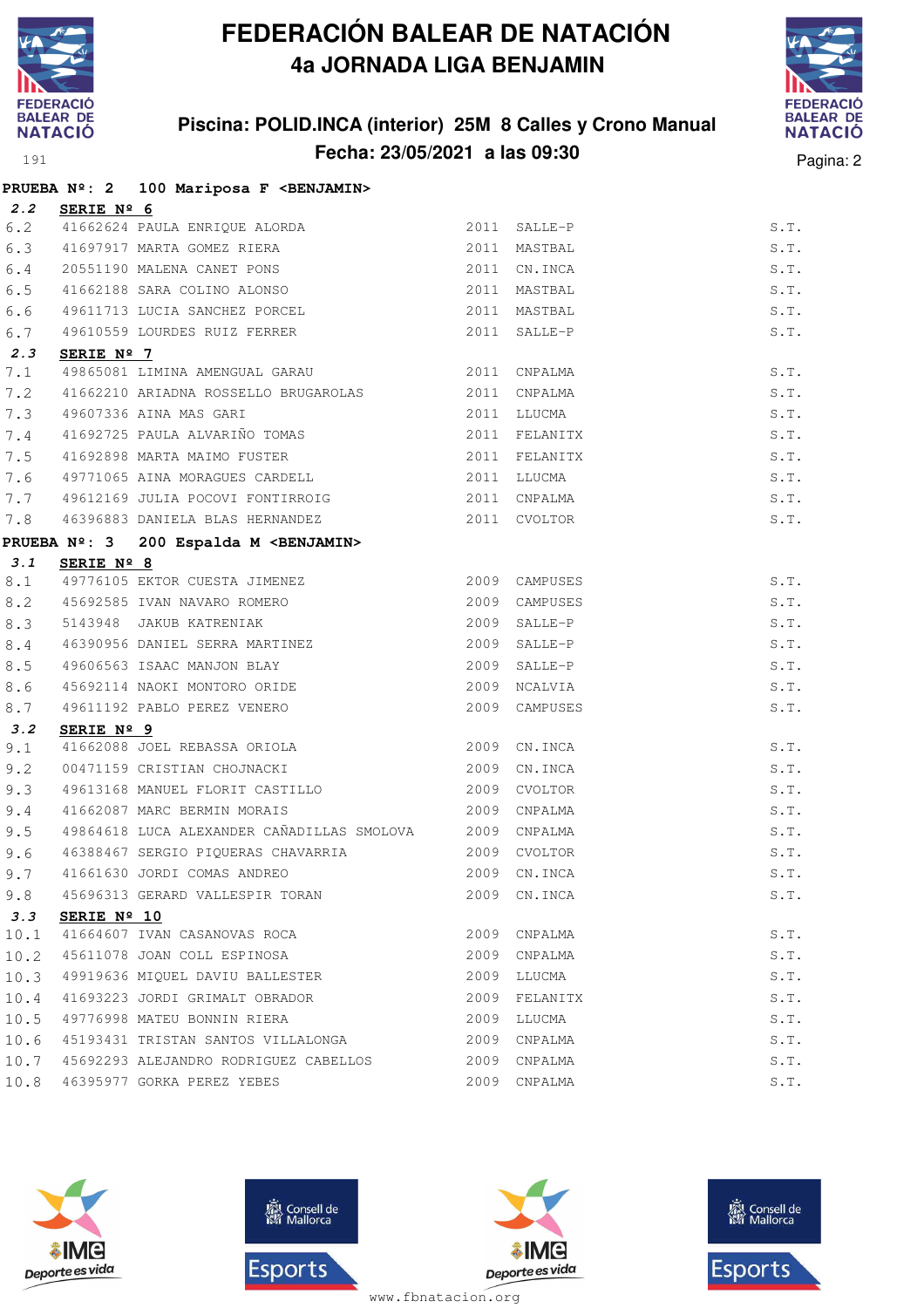

### **Piscina: POLID.INCA (interior) 25M 8 Calles y Crono Manual Fecha: 23/05/2021 a las 09:30** Pagina: 3



|      |                      | PRUEBA Nº: 4 200 Espalda F <benjamin></benjamin>                                                                                                                                     |                |          |      |
|------|----------------------|--------------------------------------------------------------------------------------------------------------------------------------------------------------------------------------|----------------|----------|------|
|      | 4.1 SERIE Nº 11      |                                                                                                                                                                                      |                |          |      |
|      |                      | 11.2 04300298 SARA NAVARRO ROMERO<br>11.3 54622923 VIVIANA BLAS STÜDE                                                                                                                | 2011 CAMPUSES  |          | S.T. |
|      |                      |                                                                                                                                                                                      | 2011 SALLE-P   |          | S.T. |
|      |                      | 11.4 49866865 ANDREA SANCHEZ HERNANDEZ 2011 SALLE-P                                                                                                                                  |                |          | S.T. |
|      |                      | 11.5 49919590 MARIA SARMIENTO CANO                                                                                                                                                   | 2011 SALLE-P   |          | S.T. |
|      |                      | 11.6 41663217 LAIA CALIZ HUERTAS                                                                                                                                                     | 2011 NCALVIA   |          | S.T. |
|      |                      | 11.7 38446231 INES ILIANOVA NEDELTCHEV                                                                                                                                               | 2011 RAFANADAL |          | S.T. |
| 4.2  | SERIE Nº 12          |                                                                                                                                                                                      |                |          |      |
|      |                      | 12.2 49609208 PAULA PASCUAL VALERO                                                                                                                                                   | 2011 SALLE-P   |          | S.T. |
|      |                      | 12.3 41662624 PAULA ENRIQUE ALORDA                                                                                                                                                   | 2011 SALLE-P   |          | S.T. |
|      |                      |                                                                                                                                                                                      | 2011 MASTBAL   |          | S.T. |
|      |                      |                                                                                                                                                                                      | 2011 MASTBAL   |          | S.T. |
|      |                      |                                                                                                                                                                                      | 2011 SALLE-P   |          | S.T. |
|      |                      | 12.3 41002024 FAOLA ENNIQUE ALONDA<br>12.4 41697917 MARTA GOMEZ RIERA<br>12.5 49611713 LUCIA SANCHEZ PORCEL<br>12.6 49864969 OLIVIA ALVAREZ MIR<br>12.7 49610559 LOURDES RUIZ FERRER | 2011 SALLE-P   |          | S.T. |
| 4.3  | SERIE $N^{\circ}$ 13 |                                                                                                                                                                                      |                |          |      |
| 13.1 |                      |                                                                                                                                                                                      | 2011 CN.INCA   |          | S.T. |
| 13.2 |                      |                                                                                                                                                                                      | 2011 CVOLTOR   |          | S.T. |
|      |                      | 13.3 49865081 LIMINA AMENGUAL GARAU 2011 CNPALMA                                                                                                                                     |                |          | S.T. |
| 13.4 |                      | 41662210 ARIADNA ROSSELLO BRUGAROLAS 2011 CNPALMA                                                                                                                                    |                |          | S.T. |
| 13.5 |                      | 49612169 JULIA POCOVI FONTIRROIG                                                                                                                                                     | 2011 CNPALMA   |          | S.T. |
|      |                      |                                                                                                                                                                                      | 2011 CVOLTOR   |          | S.T. |
|      |                      | 13.6 46396883 DANIELA BLAS HERNANDEZ<br>13.7 20551190 MALENA CANET PONS<br>13.8 41662188 SARA COLINO ALONSO                                                                          | 2011 CN.INCA   |          | S.T. |
|      |                      |                                                                                                                                                                                      | 2011 MASTBAL   |          | S.T. |
| 4.4  | SERIE Nº 14          |                                                                                                                                                                                      |                |          |      |
|      |                      |                                                                                                                                                                                      | 2011 LLUCMA    |          | S.T. |
|      |                      |                                                                                                                                                                                      | 2011 FELANITX  |          | S.T. |
|      |                      | 14.1 49607336 AINA MAS GARI<br>14.2 41692898 MARTA MAIMO FUSTER<br>14.3 41692633 LAIA BORDOY GARAU<br>14.4 41712479 IRENE VARON CUENCA                                               | 2011 FELANITX  |          | S.T. |
|      |                      |                                                                                                                                                                                      | 2011 CNMURO    |          | S.T. |
|      |                      | 14.5 41691094 MARIA MAGDALENA GUASP RIGO                                                                                                                                             | 2011 FELANITX  |          | S.T. |
|      |                      | 14.6 41692725 PAULA ALVARIÑO TOMAS 2011 FELANITX                                                                                                                                     |                |          | S.T. |
|      |                      | 14.7 49605074 AINA CATALINA GOMILA COLL 2011 FELANITX                                                                                                                                |                |          | S.T. |
|      |                      | 14.8 49771065 AINA MORAGUES CARDELL                                                                                                                                                  | 2011 LLUCMA    |          | S.T. |
|      |                      | PRUEBA $N^{\circ}$ : 5 4x50 Estilos X <benjamin></benjamin>                                                                                                                          |                |          |      |
| 5.1  | SERIE Nº 15          |                                                                                                                                                                                      |                |          |      |
| 15.2 | 00848                | SALLE-P BENJAMIN <a></a>                                                                                                                                                             | SALLE-P        | BENJAMIN | S.T. |
| 15.3 | 00848                | SALLE-P BENJAMIN <b></b>                                                                                                                                                             | SALLE-P        | BENJAMIN | S.T. |
| 5.2  | SERIE $N^{\circ}$ 16 |                                                                                                                                                                                      |                |          |      |
| 16.1 | 01243                | CN.INCA BENJAMIN                                                                                                                                                                     | CN.INCA        | BENJAMIN | S.T. |
| 16.2 | 00056                | CNPALMA BENJAMIN                                                                                                                                                                     | CNPALMA        | BENJAMIN | S.T. |

16.3 00877 CVOLTOR BENJAMIN CVOLTOR BENJAMIN S.T.







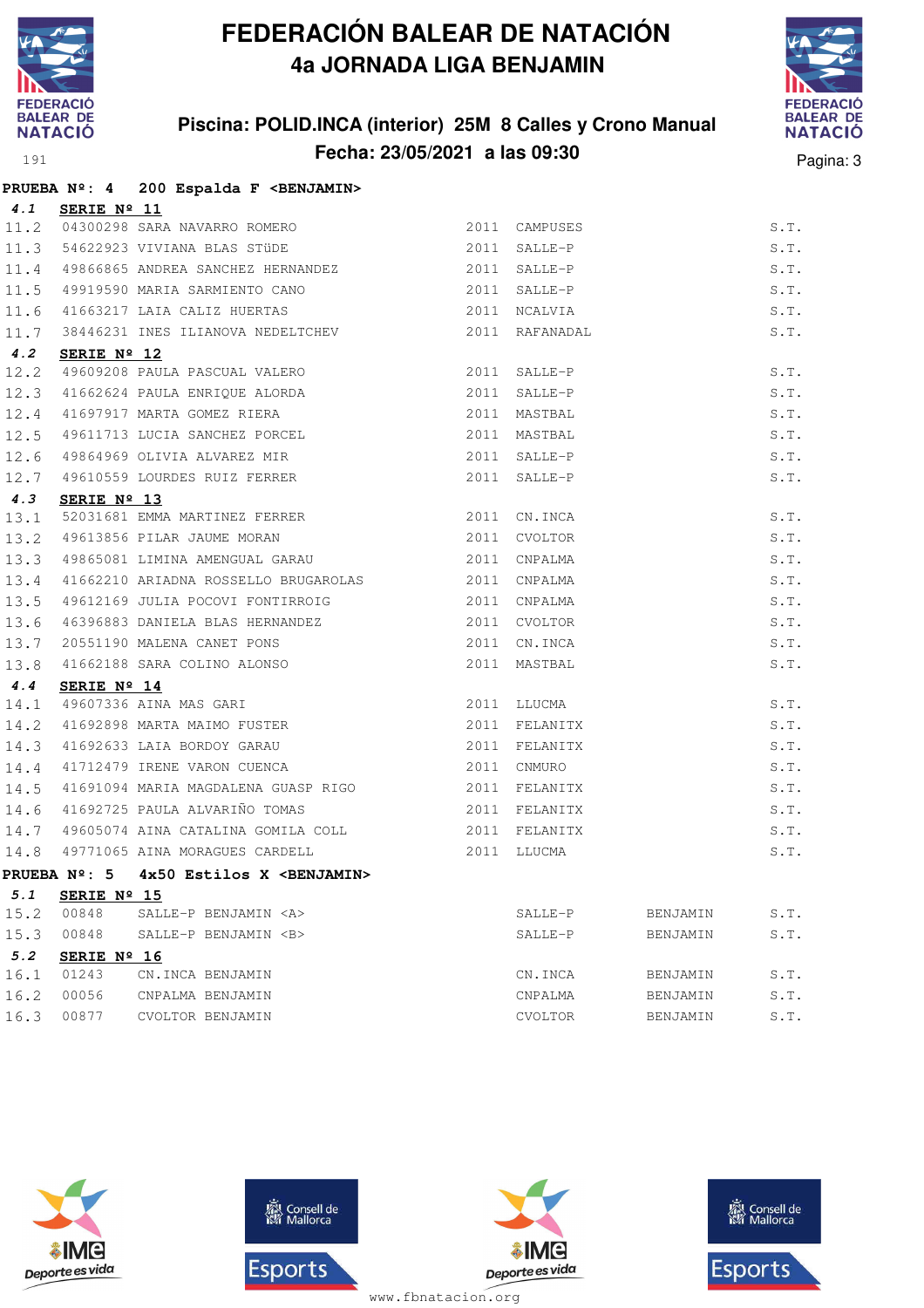

### **Piscina: POLID.INCA (interior) 25M 8 Calles y Crono Manual Fecha: 23/05/2021 a las 09:30** Pagina: 4



|      |                      | PRUEBA Nº: 6 200 Libres M <benjamin></benjamin>                                                                                                              |      |                |      |
|------|----------------------|--------------------------------------------------------------------------------------------------------------------------------------------------------------|------|----------------|------|
| 6.1  | SERIE Nº 17          |                                                                                                                                                              |      |                |      |
| 17.2 |                      |                                                                                                                                                              |      | 2010 RAFANADAL | S.T. |
| 17.3 |                      |                                                                                                                                                              |      | 2010 CAMPUSES  | S.T. |
|      |                      | 17.4 00024154 SALOMON FANCO                                                                                                                                  |      | 2010 CAMPUSES  | S.T. |
| 17.5 |                      |                                                                                                                                                              |      | 2010 CAMPUSES  | S.T. |
| 17.6 |                      | SERIE Nº 17<br>01947548 ADRIAN TOPALA<br>46391812 PAU BESTARD MOREY<br>00024154 SALOMON FANCO<br>46390805 ANGEL MONTALA SUAZO<br>49611193 PEDRO PEREZ VENERO |      | 2010 CAMPUSES  | S.T. |
| 17.7 |                      | 41691170 ADRIA SANCHEZ ESCANELLAS                                                                                                                            | 2010 | RAFANADAL      | S.T. |
| 6.2  | SERIE Nº 18          |                                                                                                                                                              |      |                |      |
| 18.2 |                      | 49612753 POLO RODRIGUEZ ROSE<br>49775971 LUCAS GONZALEZ ROIG                                                                                                 | 2010 | NCALVIA        | S.T. |
| 18.3 |                      |                                                                                                                                                              | 2010 | SALLE-P        | S.T. |
| 18.4 |                      | 49606276 JAVIER ALBERTI MARTINEZ                                                                                                                             | 2010 | SALLE-P        | S.T. |
| 18.5 |                      | 49772064 ALEJANDRO LLOMPART BARRERA                                                                                                                          | 2010 | SALLE-P        | S.T. |
| 18.6 |                      | 46393306 MARC REUS ESPASES                                                                                                                                   | 2010 | SALLE-P        | S.T. |
| 18.7 |                      | $01987683$ ANATOLI MONCHILOV MIHOV                                                                                                                           |      | 2010 NCALVIA   | S.T. |
| 6.3  | SERIE $N^{\circ}$ 19 |                                                                                                                                                              |      |                |      |
| 19.1 |                      | 49482351 CARLOS MONTALVA REBASSA 2010 SALLE-P                                                                                                                |      |                | S.T. |
| 19.2 |                      | 32737364 IAN SUAREZ QUIZA 2010                                                                                                                               |      | SALLE-P        | S.T. |
| 19.3 |                      | 00944810 THIAGO EZEQUIEL RIVERO ALMEIDA 2010                                                                                                                 |      | MASTBAL        | S.T. |
| 19.4 |                      | 08422608 OWEN GODDARD                                                                                                                                        |      | 2010 CN.INCA   | S.T. |
| 19.5 |                      |                                                                                                                                                              | 2010 | MASTBAL        | S.T. |
| 19.6 |                      |                                                                                                                                                              | 2010 | SALLE-P        | S.T. |
| 19.7 |                      | 46393730 OMAR CENTENO GARCIA<br>02435441 FLAVIO CORIANO<br>46391527 VICTOR VAZQUEZ ANDRES                                                                    |      | 2010 SALLE-P   | S.T. |
| 19.8 |                      | 49605621 PERE MAJORAL DRIOUICH                                                                                                                               |      | 2010 SALLE-P   | S.T. |
| 6.4  | SERIE $N^{\circ}$ 20 |                                                                                                                                                              |      |                |      |
| 20.1 |                      | 49480144 ALEJANDRO LOPEZ SERRA 2010 CVOLTOR                                                                                                                  |      |                | S.T. |
| 20.2 |                      | 49613468 PEDRO LE-SENNE BUJOSA 2010                                                                                                                          |      | CNPALMA        | S.T. |
| 20.3 |                      | 41661752 ALVARO LOZANO DE SOSA MASA                                                                                                                          |      | 2010 FELANITX  | S.T. |
| 20.4 |                      | 41707583 JORDI LLOMPART FOREST                                                                                                                               | 2010 | CNMURO         | S.T. |
| 20.5 |                      | 45698995 JOAQUIM BERNAT AMAYA NUÑEZ 2010                                                                                                                     |      | CNMURO         | S.T. |
|      |                      |                                                                                                                                                              |      | 2010 FELANITX  | S.T. |
|      |                      |                                                                                                                                                              |      | 2010 CNPALMA   | S.T. |
|      |                      | 20.6 42313112 TIAGO DEL PO VICA<br>20.7 49925442 PHILIP VILI GRIGOROV<br>20.8 01818816 MARCO RAINERI                                                         | 2010 | CN.INCA        | S.T. |
|      |                      | PRUEBA Nº: 7 200 Libres F <benjamin></benjamin>                                                                                                              |      |                |      |
| 7.1  | SERIE Nº 21          |                                                                                                                                                              |      |                |      |
| 21.2 |                      | 49867065 CLARA RUIZ FERRER                                                                                                                                   |      | 2012 SALLE-P   | S.T. |
| 21.3 |                      | 49774277 BERTA OMAÑA FORTUNY                                                                                                                                 |      | 2012 SALLE-P   | S.T. |
| 21.4 |                      | 49611567 M.VALENTINA LLORENS NICOLAU                                                                                                                         |      | 2012 CN. INCA  | S.T. |
| 21.5 |                      | 41697091 SIBIL·LA GOMEZ CAMPINS                                                                                                                              | 2012 | MASTBAL        | S.T. |
| 21.6 |                      | 49866178 IRIS ALBERTI MARTINEZ                                                                                                                               | 2012 | SALLE-P        | S.T. |
| 21.7 |                      | 49613540 CARMEN GRANDIO GARCIA                                                                                                                               |      | 2012 NCALVIA   | S.T. |







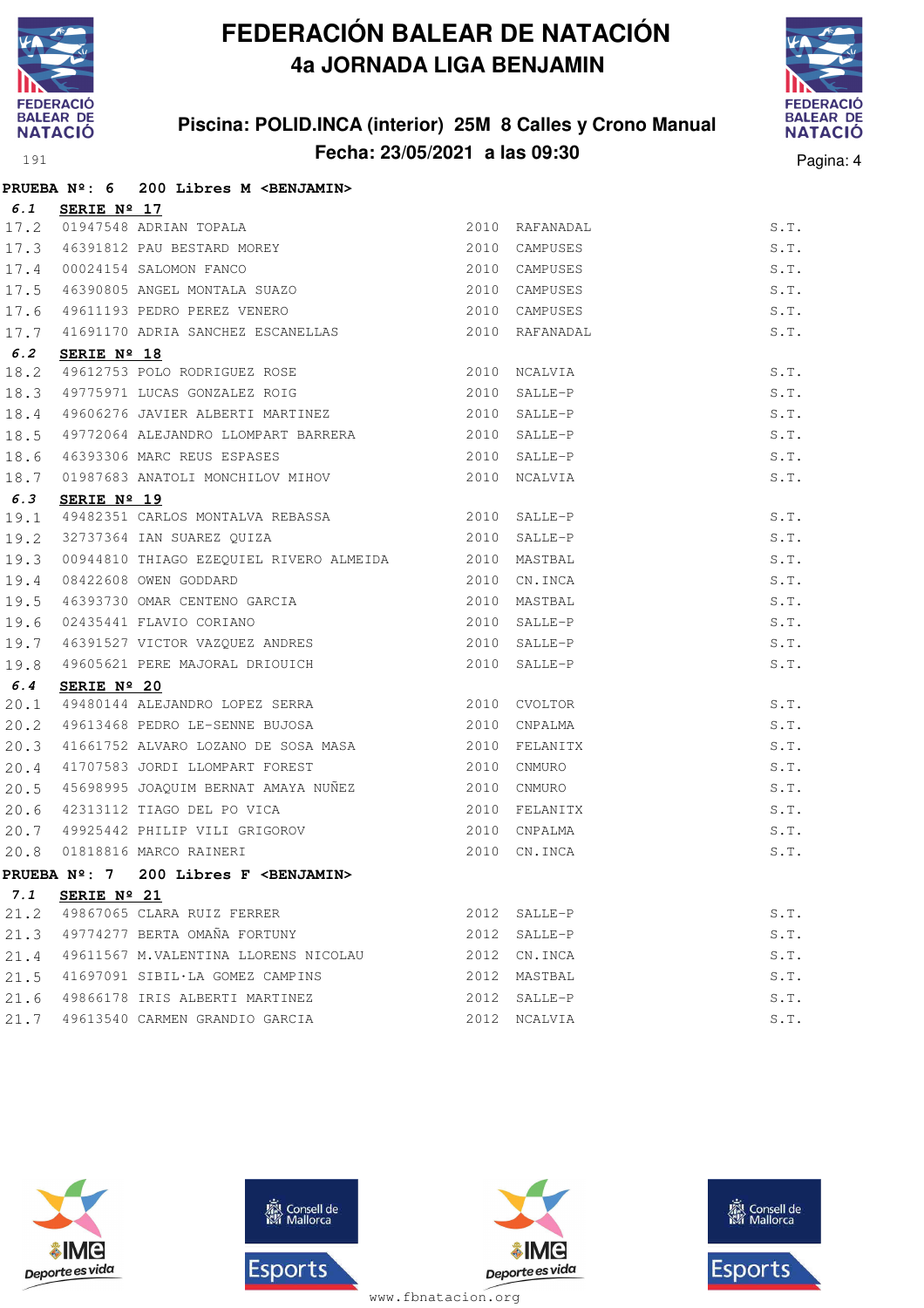

### **Piscina: POLID.INCA (interior) 25M 8 Calles y Crono Manual Fecha: 23/05/2021 a las 09:30** Pagina: 5



|      |                 | PRUEBA Nº: 7 200 Libres F <benjamin></benjamin>                                                                                                                                                               |               |                |      |
|------|-----------------|---------------------------------------------------------------------------------------------------------------------------------------------------------------------------------------------------------------|---------------|----------------|------|
|      | 7.2 SERIE Nº 22 |                                                                                                                                                                                                               |               |                |      |
|      |                 | 22.1 20550566 KAYLA ALEXANDRA NICOLAU REBASSA 2012 CN.INCA                                                                                                                                                    |               |                | S.T. |
|      |                 | 22.2 41697969 ANGELS AYMARA ITURRALDE VIDARTE 2012 CNPALMA                                                                                                                                                    |               |                | S.T. |
|      |                 | 22.3 41707754 MARIA ANTONIA BURGUERA VALENS 2012 FELANITX                                                                                                                                                     |               |                | S.T. |
| 22.4 |                 | 02783666 CLARA CZAJA                                                                                                                                                                                          | 2012 FELANITX |                | S.T. |
|      |                 | 22.5 41706682 MARINA NICOLAI SALGADO                                                                                                                                                                          |               | 2012 FELANITX  | S.T. |
|      |                 | $\begin{tabular}{lllllllllllll} 22.6 & 41664685 & \text{INES BAUZA VICENS & & & & & & & 2012 & \text{CNPALMA} \\ 22.7 & 41664344 & \text{CARLA CHAMIZO JIMENEZ & & & & & 2012 & \text{CNPALMA} \end{tabular}$ |               |                | S.T. |
|      |                 |                                                                                                                                                                                                               |               |                | S.T. |
|      |                 | PRUEBA Nº: 8 100 Espalda M <benjamin></benjamin>                                                                                                                                                              |               |                |      |
| 8.1  | SERIE Nº 23     |                                                                                                                                                                                                               |               |                |      |
|      |                 | 23.2 01947548 ADRIAN TOPALA                                                                                                                                                                                   |               | 2010 RAFANADAL | S.T. |
| 23.3 |                 |                                                                                                                                                                                                               |               | 2010 CAMPUSES  | S.T. |
|      |                 | 23.4 00024154 SALOMON FANCO                                                                                                                                                                                   |               | 2010 CAMPUSES  | S.T. |
| 23.5 |                 | SERIE Nº 23<br>01947548 ADRIAN TOPALA<br>46391812 PAU BESTARD MOREY<br>00024154 SALOMON FANCO<br>46390805 ANGEL MONTALA SUAZO                                                                                 |               | 2010 CAMPUSES  | S.T. |
| 23.6 |                 | 49611193 PEDRO PEREZ VENERO                                                                                                                                                                                   |               | 2010 CAMPUSES  | S.T. |
| 23.7 |                 | 41691170 ADRIA SANCHEZ ESCANELLAS                                                                                                                                                                             |               | 2010 RAFANADAL | S.T. |
| 8.2  | SERIE Nº 24     |                                                                                                                                                                                                               |               |                |      |
| 24.2 |                 | 49612753 POLO RODRIGUEZ ROSE 2010 NCALVIA                                                                                                                                                                     |               |                | S.T. |
| 24.3 |                 | 49775971 LUCAS GONZALEZ ROIG                                                                                                                                                                                  |               | 2010 SALLE-P   | S.T. |
| 24.4 |                 | 49606276 JAVIER ALBERTI MARTINEZ 2010 SALLE-P                                                                                                                                                                 |               |                | S.T. |
| 24.5 |                 | 49772064 ALEJANDRO LLOMPART BARRERA 2010 SALLE-P                                                                                                                                                              |               |                | S.T. |
| 24.6 |                 | 46393306 MARC REUS ESPASES                                                                                                                                                                                    | 2010 SALLE-P  |                | S.T. |
| 24.7 |                 | 01987683 ANATOLI MONCHILOV MIHOV                                                                                                                                                                              |               | 2010 NCALVIA   | S.T. |
| 8.3  | SERIE Nº 25     |                                                                                                                                                                                                               |               |                |      |
| 25.1 |                 | 49482351 CARLOS MONTALVA REBASSA<br>$\,$ 2010 SALLE-P $\,$                                                                                                                                                    |               |                | S.T. |
| 25.2 |                 | 32737364 IAN SUAREZ QUIZA 2010                                                                                                                                                                                |               | SALLE-P        | S.T. |
| 25.3 |                 | 00944810 THIAGO EZEQUIEL RIVERO ALMEIDA 2010                                                                                                                                                                  |               | MASTBAL        | S.T. |
| 25.4 |                 | 08422608 OWEN GODDARD                                                                                                                                                                                         | 2010          | CN.INCA        | S.T. |
| 25.5 |                 |                                                                                                                                                                                                               | 2010          | MASTBAL        | S.T. |
| 25.6 |                 | 46393730 OMAR CENTENO GARCIA<br>02435441 FLAVIO CORIANO                                                                                                                                                       | 2010          | SALLE-P        | S.T. |
| 25.7 |                 | 46391527 VICTOR VAZQUEZ ANDRES 2010 SALLE-P                                                                                                                                                                   |               |                | S.T. |
| 25.8 |                 | 49605621 PERE MAJORAL DRIOUICH                                                                                                                                                                                |               | 2010 SALLE-P   | S.T. |
| 8.4  | SERIE Nº 26     |                                                                                                                                                                                                               |               |                |      |
| 26.1 |                 | 49480144 ALEJANDRO LOPEZ SERRA                                                                                                                                                                                | 2010          | CVOLTOR        | S.T. |
| 26.2 |                 | 49613468 PEDRO LE-SENNE BUJOSA                                                                                                                                                                                | 2010          | CNPALMA        | S.T. |
| 26.3 |                 | 41661752 ALVARO LOZANO DE SOSA MASA                                                                                                                                                                           | 2010          | FELANITX       | S.T. |
| 26.4 |                 | 41707583 JORDI LLOMPART FOREST                                                                                                                                                                                | 2010          | CNMURO         | S.T. |
| 26.5 |                 | 45698995 JOAQUIM BERNAT AMAYA NUÑEZ                                                                                                                                                                           | 2010          | CNMURO         | S.T. |
| 26.6 |                 | 42313112 TIAGO DEL PO VICA                                                                                                                                                                                    | 2010          | FELANITX       | S.T. |
| 26.7 |                 | 49925442 PHILIP VILI GRIGOROV                                                                                                                                                                                 | 2010          | CNPALMA        | S.T. |
| 26.8 |                 | 01818816 MARCO RAINERI                                                                                                                                                                                        |               | 2010 CN.INCA   | S.T. |